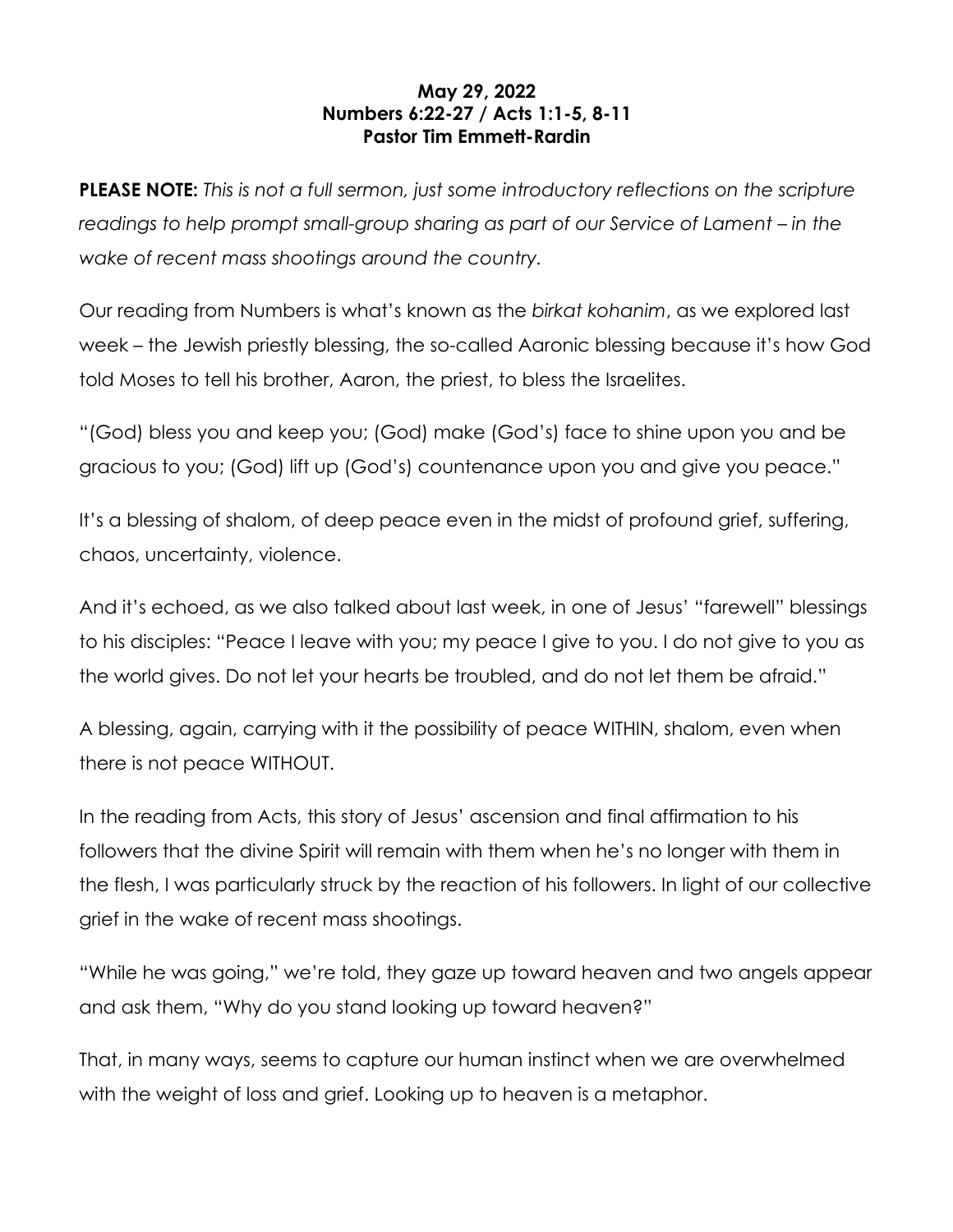When we experience loss, individually or collectively, directly or vicariously, especially loss on top of loss, trauma on top of trauma, to look up to heaven is to wish away the loss, hoping against hope to undo the loss. To somehow bring back that which was lost, to bring back those who were lost.

We look up to heaven because we can't bear to fix our eyes and our attention on the earth that suddenly feels so profoundly defined by grief and loss. By absence. By the hollow spaces left inside us and around us.

Or we look up to heaven, perhaps, longing for life to look and feel on earth as we imagine it does in heaven, as the prayer goes. Heaven, itself, a metaphor for life as God intends, a place of abundance. And a place of eternal peace. If only.

We know the instinct. We know the feeling. It's SO easy to feel overwhelmed, afraid, even defeated, just WITNESSING the violence and terror and trauma in the world around us. Never mind the devastating impact on those who have EXPERIENCED such violence and terror and trauma in their own lives, and in many cases, continue to – within a national context that minister, author and cultural critic Danté Stewart calls the "centuries-long feedback loop of American violence."

But within a holistic understanding of our God-given selves, we know that we can't ultimately know peace – individually OR collectively – by denying our grief, our righteous anger and rage, whatever it is that we're feeling.

Rev. Naomi reminded us a couple of weeks ago that that the church itself is long guilty of theologizing and faithing and false-comforting away the full experience of our grief and our rage. We are meant to feel what we feel. We need to. We need to share it. We need to stay connected to each other through it.

It's easy to get stuck in it, to become numb, but the blessing of *birkat kohanim* and the blessing of peace, shalom, Jesus offers to his disciples is blessing that carries with it a rolling invitation, a life-affirming, life-giving necessity, not just to resist the brokenness we witness or experience, but to help create something new out of it. To repair and to restore. Tikkun olam. To bring peace.